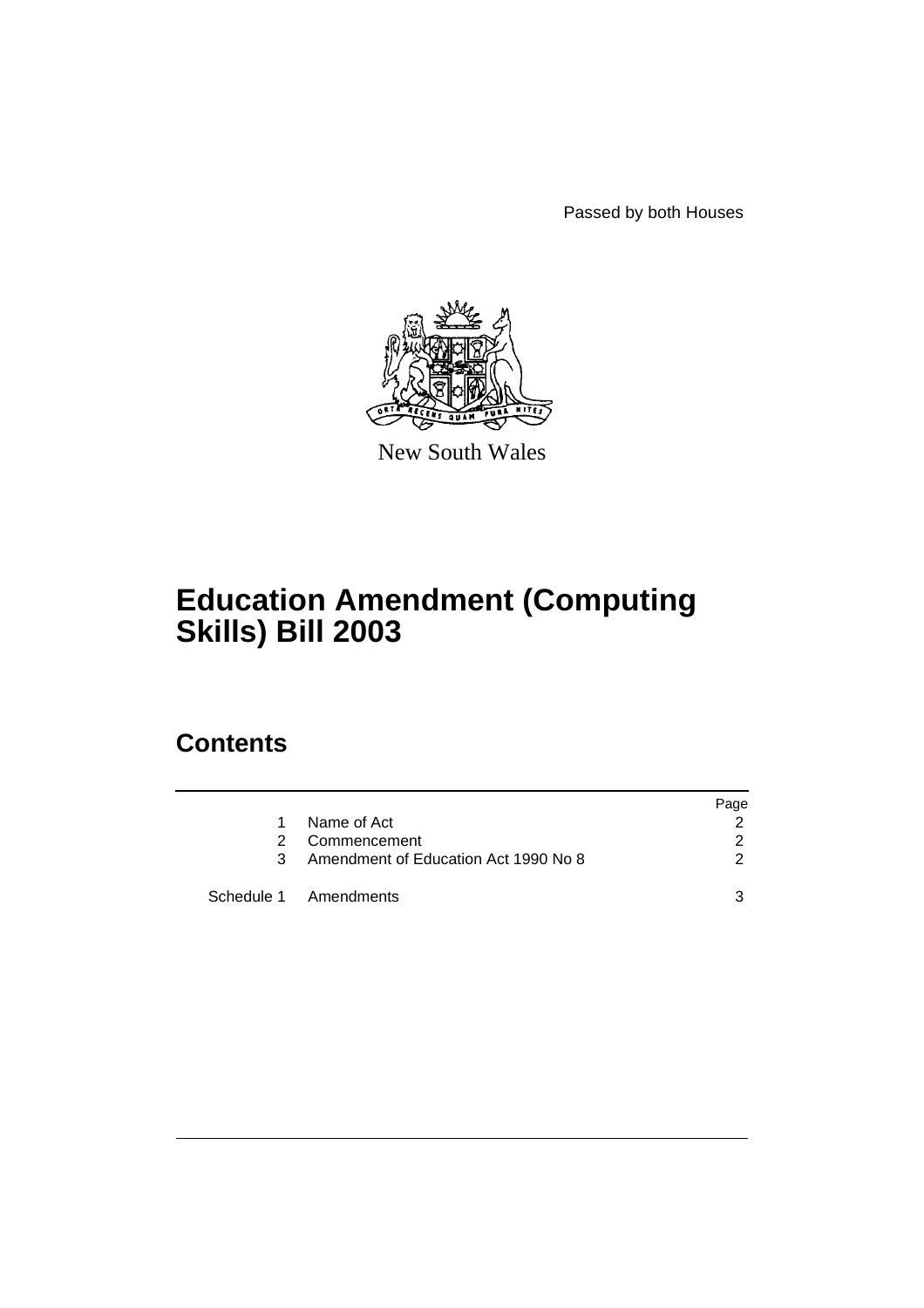*I certify that this PUBLIC BILL, which originated in the LEGISLATIVE ASSEMBLY, has finally passed the LEGISLATIVE COUNCIL and the LEGISLATIVE ASSEMBLY of NEW SOUTH WALES.*

> *Clerk of the Legislative Assembly. Legislative Assembly, Sydney, , 2003*



New South Wales

# **Education Amendment (Computing Skills) Bill 2003**

Act No , 2003

An Act to amend the *Education Act 1990* to require candidates for the School Certificate to be tested for computing skills.

*I have examined this Bill, and find it to correspond in all respects with the Bill as finally passed by both Houses.*

*Chairman of Committees of the Legislative Assembly.*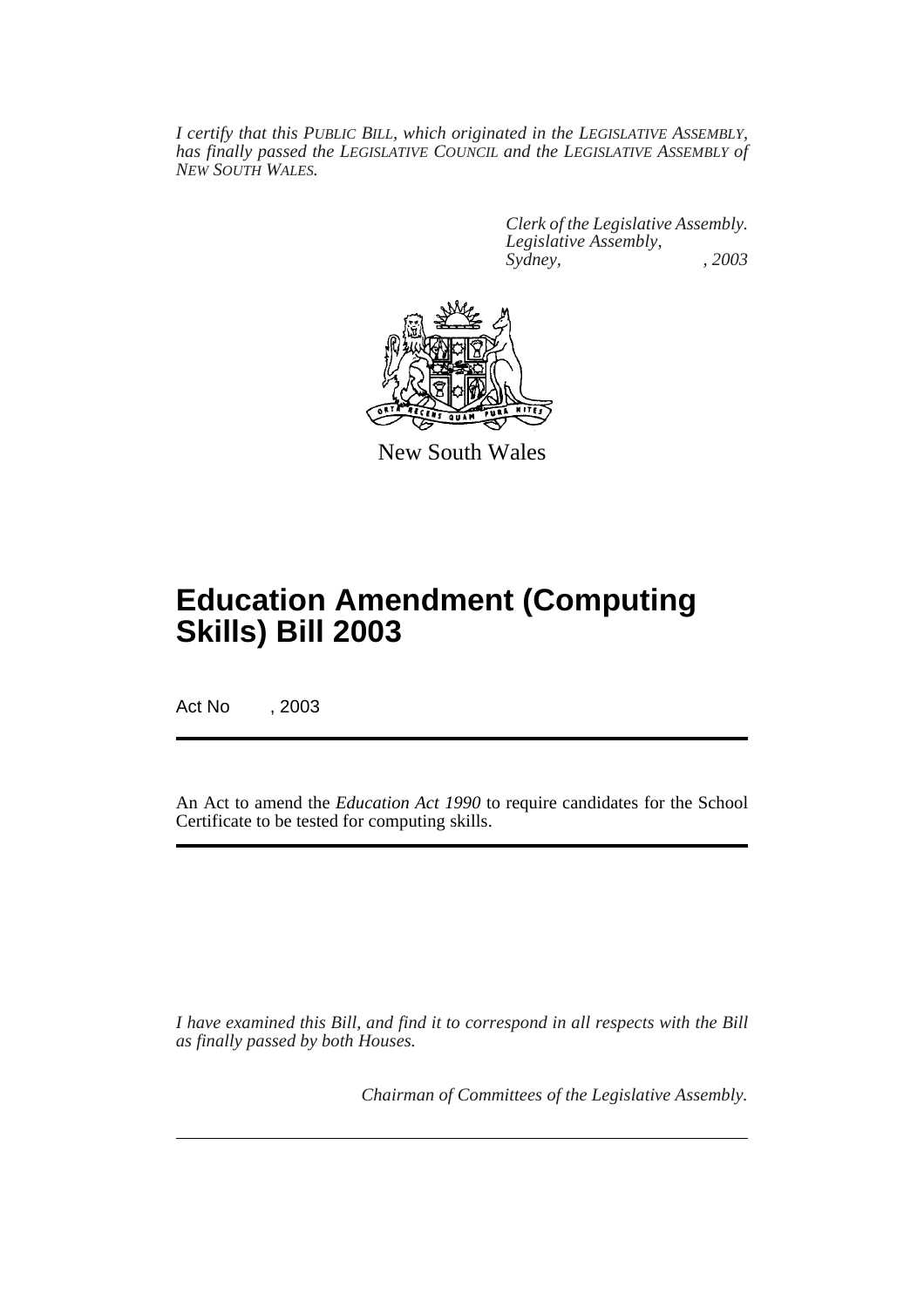### **The Legislature of New South Wales enacts:**

#### **1 Name of Act**

This Act is the *Education Amendment (Computing Skills) Act 2003*.

#### **2 Commencement**

This Act commences on the date of assent to this Act.

### **3 Amendment of Education Act 1990 No 8**

The *Education Act 1990* is amended as set out in Schedule 1.